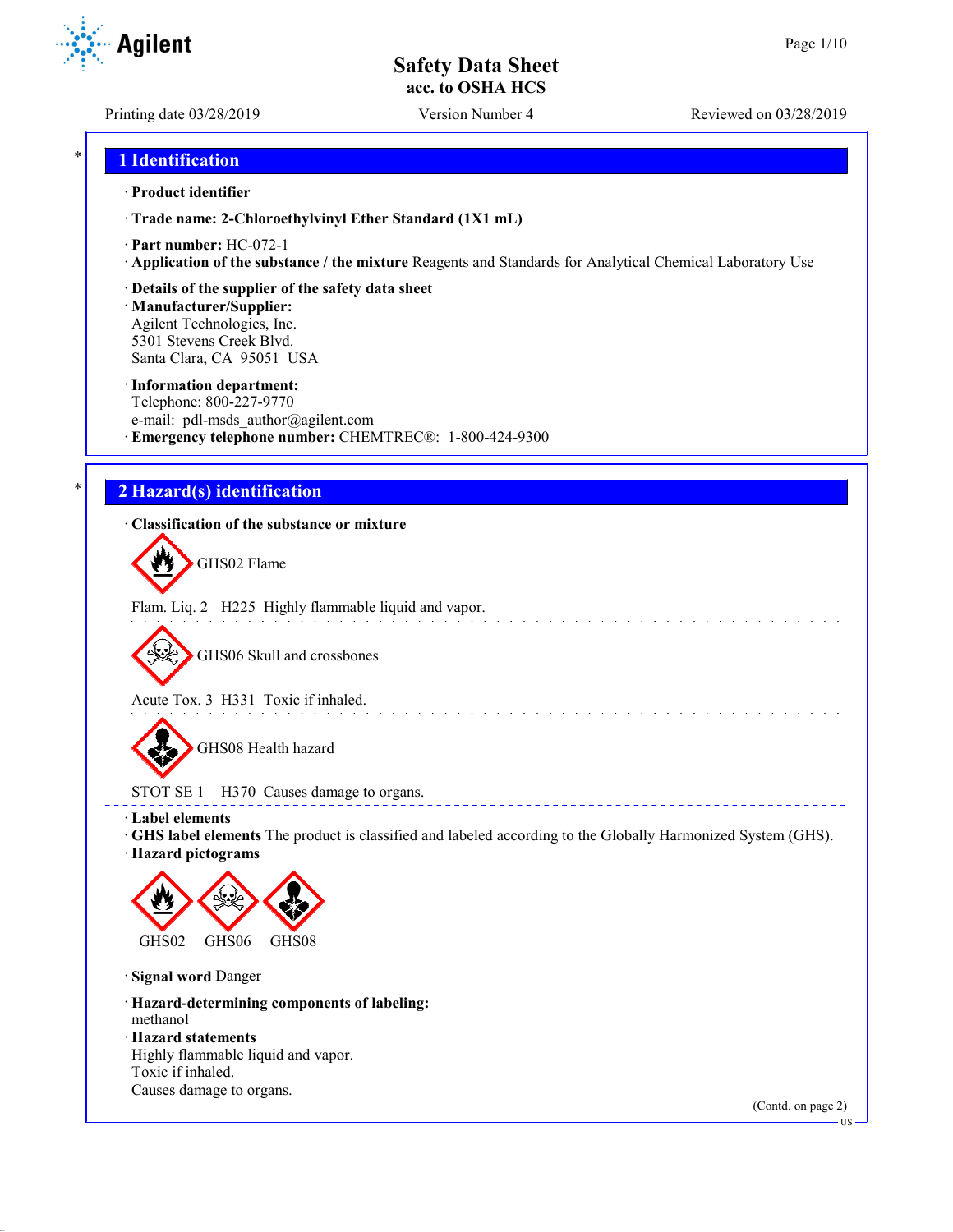## **Trade name: 2-Chloroethylvinyl Ether Standard (1X1 mL)**

· **Precautionary statements** Keep away from heat/sparks/open flames/hot surfaces. - No smoking. Ground/bond container and receiving equipment. Use explosion-proof electrical/ventilating/lighting/equipment. Use only non-sparking tools. Take precautionary measures against static discharge. Do not breathe dust/fume/gas/mist/vapors/spray. Wash thoroughly after handling. Do not eat, drink or smoke when using this product. Use only outdoors or in a well-ventilated area. Wear protective gloves/protective clothing/eye protection/face protection. If on skin (or hair): Take off immediately all contaminated clothing. Rinse skin with water/shower. IF INHALED: Remove person to fresh air and keep comfortable for breathing. IF exposed: Call a POISON CENTER or doctor/physician. Specific treatment (see on this label). In case of fire: Use for extinction: CO2, powder or water spray. Store in a well-ventilated place. Keep container tightly closed. Store in a well-ventilated place. Keep cool. Store locked up. Dispose of contents/container in accordance with local/regional/national/international regulations. · **Classification system:** · **NFPA ratings (scale 0 - 4)** 1 3  $\overline{0}$  $Health = 1$  $Fire = 3$ Reactivity  $= 0$ · **HMIS-ratings (scale 0 - 4) HEALTH**  FIRE REACTIVITY  $\boxed{0}$  Reactivity = 0  $\overline{1}$  Health = \*1  $3$  Fire = 3 · **Other hazards** · **Results of PBT and vPvB assessment** · **PBT:** Not applicable. · **vPvB:** Not applicable.

# \* **3 Composition/information on ingredients**

· **Chemical characterization: Mixtures**

· **Description:** Mixture of the substances listed below with nonhazardous additions.

· **Dangerous components:**

67-56-1 methanol 99.747%

# **4 First-aid measures**

· **Description of first aid measures**

· **General information:**

Immediately remove any clothing soiled by the product.

(Contd. on page 3)



Printing date 03/28/2019 Version Number 4 Reviewed on 03/28/2019

(Contd. of page 1)

US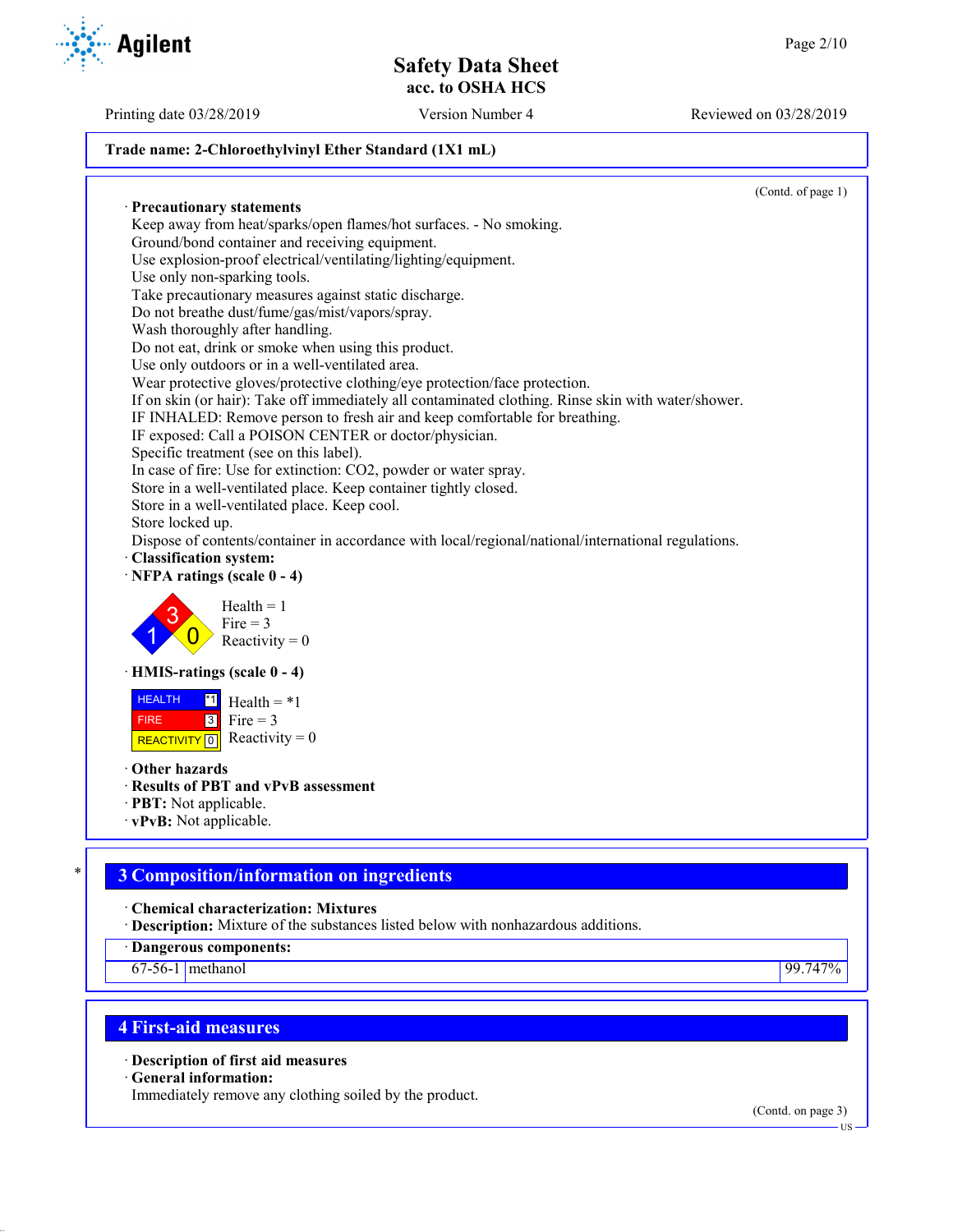Printing date 03/28/2019 Version Number 4 Reviewed on 03/28/2019

## **Trade name: 2-Chloroethylvinyl Ether Standard (1X1 mL)**

(Contd. of page 2)

US

Remove breathing apparatus only after contaminated clothing have been completely removed. In case of irregular breathing or respiratory arrest provide artificial respiration.

· **After inhalation:**

Supply fresh air or oxygen; call for doctor.

- In case of unconsciousness place patient stably in side position for transportation.
- · **After skin contact:** Immediately wash with water and soap and rinse thoroughly.
- · **After eye contact:** Rinse opened eye for several minutes under running water. Then consult a doctor.
- · **After swallowing:** If symptoms persist consult doctor.
- · **Information for doctor:**

· **Most important symptoms and effects, both acute and delayed** No further relevant information available.

- · **Indication of any immediate medical attention and special treatment needed**
- No further relevant information available.

# **5 Fire-fighting measures**

- · **Extinguishing media**
- · **Suitable extinguishing agents:**
- CO2, extinguishing powder or water spray. Fight larger fires with water spray or alcohol resistant foam.
- · **For safety reasons unsuitable extinguishing agents:** Water with full jet
- · **Special hazards arising from the substance or mixture**

During heating or in case of fire poisonous gases are produced.

- · **Advice for firefighters**
- · **Protective equipment:** Mouth respiratory protective device.

## \* **6 Accidental release measures**

- · **Personal precautions, protective equipment and emergency procedures**
- Mount respiratory protective device.

Wear protective equipment. Keep unprotected persons away.

- · **Environmental precautions:** Do not allow to enter sewers/ surface or ground water.
- · **Methods and material for containment and cleaning up:**
- Absorb with liquid-binding material (sand, diatomite, acid binders, universal binders, sawdust). Dispose contaminated material as waste according to item 13.

Ensure adequate ventilation.

- · **Reference to other sections**
- See Section 7 for information on safe handling.

See Section 8 for information on personal protection equipment.

See Section 13 for disposal information.

## · **Protective Action Criteria for Chemicals**

| $\cdot$ PAC-1:       |                                     |                                        |  |
|----------------------|-------------------------------------|----------------------------------------|--|
|                      | $67-56-1$ methanol                  | $530$ ppm                              |  |
|                      | $110-75-8$ 2-chloroethylvinyl ether | $0.16$ ppm                             |  |
| $\overline{PAC-2}$ : |                                     |                                        |  |
|                      | $67-56-1$ methanol                  | $2,100$ ppm                            |  |
|                      | 110-75-8 2-chloroethylvinyl ether   | $1.8$ ppm                              |  |
| $\cdot$ PAC-3:       |                                     |                                        |  |
|                      | $67-56-1$ methanol                  | $7200*$ ppm                            |  |
|                      |                                     | $\overline{(\text{Contd. on page 4})}$ |  |

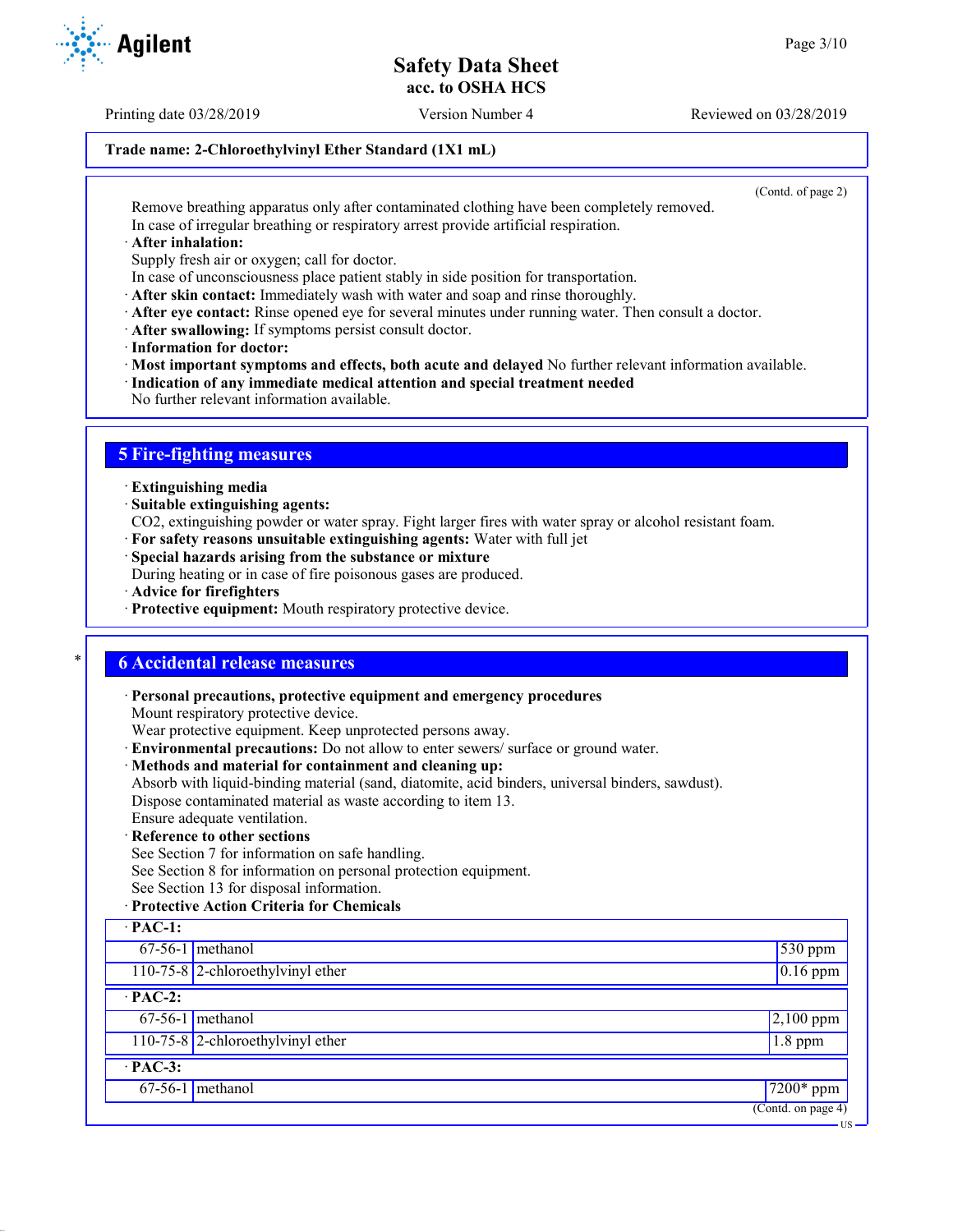$\frac{(\text{Contd. of page 3})}{11 \text{ ppm}}$ 

# **Safety Data Sheet acc. to OSHA HCS**

Printing date 03/28/2019 Version Number 4 Reviewed on 03/28/2019

**Trade name: 2-Chloroethylvinyl Ether Standard (1X1 mL)**

110-75-8  $2$ -chloroethylvinyl ether

# **7 Handling and storage**

## · **Handling:**

- · **Precautions for safe handling** Ensure good ventilation/exhaustion at the workplace. Open and handle receptacle with care. Prevent formation of aerosols. · **Information about protection against explosions and fires:**
- Keep ignition sources away Do not smoke. Protect against electrostatic charges. Keep respiratory protective device available.
- · **Conditions for safe storage, including any incompatibilities**
- · **Storage:**
- · **Requirements to be met by storerooms and receptacles:** Store in a cool location.
- · **Information about storage in one common storage facility:** Not required.
- · **Further information about storage conditions:** Keep receptacle tightly sealed.
- Store in cool, dry conditions in well sealed receptacles.
- · **Specific end use(s)** No further relevant information available.

# **8 Exposure controls/personal protection**

· **Additional information about design of technical systems:** No further data; see item 7.

### · **Control parameters**

|                                             | Components with limit values that require monitoring at the workplace:                                                                                 |  |  |  |
|---------------------------------------------|--------------------------------------------------------------------------------------------------------------------------------------------------------|--|--|--|
|                                             | 67-56-1 methanol                                                                                                                                       |  |  |  |
|                                             | PEL   Long-term value: 260 mg/m <sup>3</sup> , 200 ppm                                                                                                 |  |  |  |
|                                             | REL Short-term value: $325 \text{ mg/m}^3$ , $250 \text{ ppm}$<br>Long-term value: $260 \text{ mg/m}^3$ , $200 \text{ ppm}$<br>Skin                    |  |  |  |
|                                             | TLV Short-term value: $328 \text{ mg/m}^3$ , $250 \text{ ppm}$<br>Long-term value: $262 \text{ mg/m}^3$ , $200 \text{ ppm}$<br>Skin; BEI               |  |  |  |
| · Ingredients with biological limit values: |                                                                                                                                                        |  |  |  |
| 67-56-1 methanol                            |                                                                                                                                                        |  |  |  |
|                                             | BEI 15 mg/L<br>Medium: urine<br>Time: end of shift<br>Parameter: Methanol (background, nonspecific)                                                    |  |  |  |
|                                             | Additional information: The lists that were valid during the creation were used as basis.                                                              |  |  |  |
|                                             | Exposure controls<br>· Personal protective equipment:<br>· General protective and hygienic measures:<br>Keep away from foodstuffs, beverages and feed. |  |  |  |



(Contd. on page 5)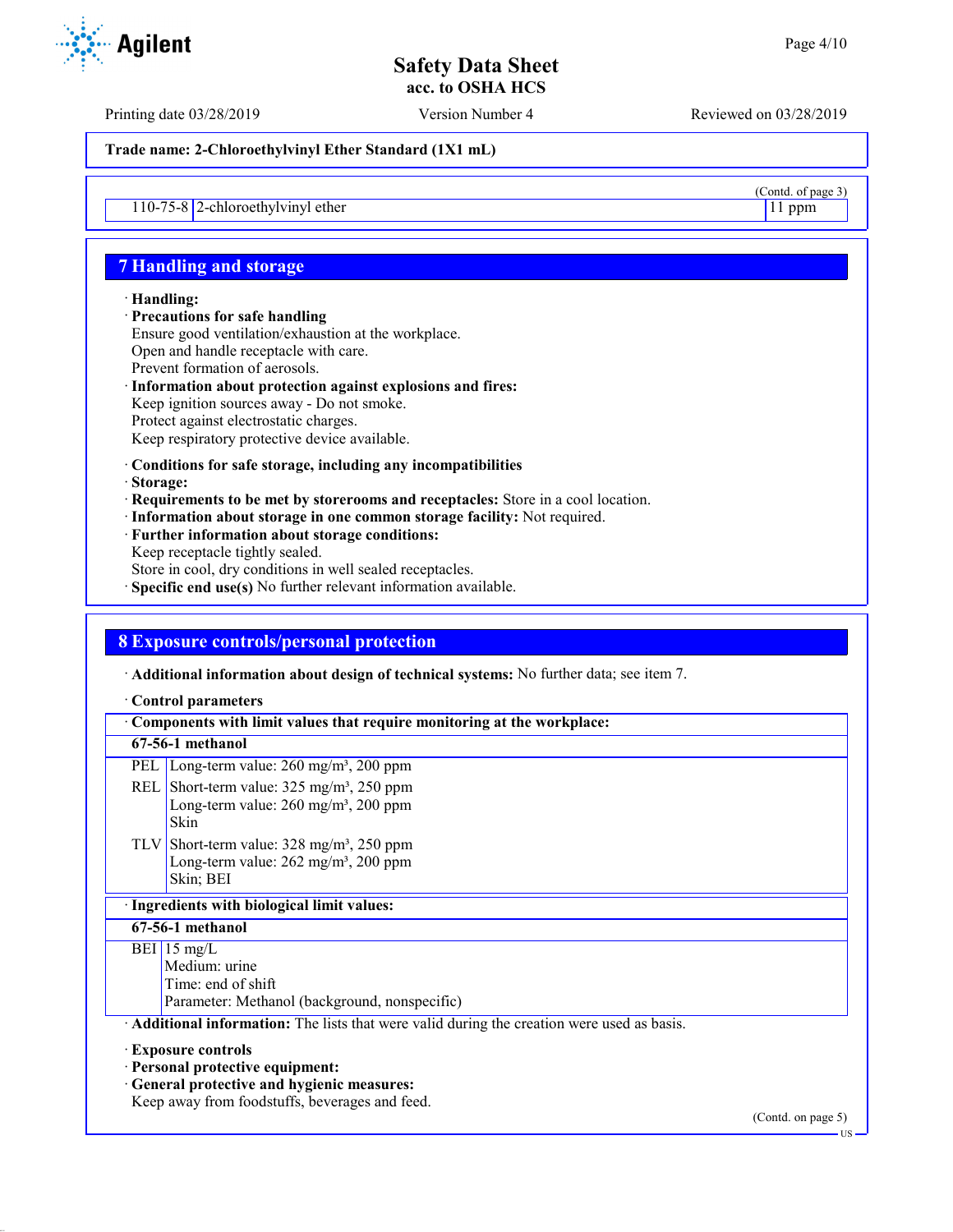Printing date 03/28/2019 Version Number 4 Reviewed on 03/28/2019

## **Trade name: 2-Chloroethylvinyl Ether Standard (1X1 mL)**

(Contd. of page 4)

Immediately remove all soiled and contaminated clothing.

Wash hands before breaks and at the end of work. Store protective clothing separately.

· **Breathing equipment:**

When used as intended with Agilent instruments, the use of the product under normal laboratory conditions and with standard practices does not result in significant airborne exposures and therefore respiratory protection is not needed.

Under an emergency condition where a respirator is deemed necessary, use a NIOSH or equivalent approved device/equipment with appropriate organic or acid gas cartridge.

· **Protection of hands:**

Although not recommended for constant contact with the chemicals or for clean-up, nitrile gloves 11-13 mil thickness are recommended for normal use. The breakthrough time is 1 hr. For cleaning a spill where there is direct contact of the chemical, butyl rubber gloves are recommended 12-15 mil thickness with breakthrough times exceeding 4 hrs. Supplier recommendations should be followed.

## · **Material of gloves**

For normal use: nitrile rubber, 11-13 mil thickness

For direct contact with the chemical: butyl rubber, 12-15 mil thickness

## · **Penetration time of glove material**

- For normal use: nitrile rubber: 1 hour
- For direct contact with the chemical: butyl rubber: >4 hours
- · **Eye protection:**



Tightly sealed goggles

# \* **9 Physical and chemical properties**

| · Information on basic physical and chemical properties |                                    |  |  |
|---------------------------------------------------------|------------------------------------|--|--|
| <b>Ceneral Information</b><br>· Appearance:             |                                    |  |  |
| Form:                                                   | Fluid                              |  |  |
| Color:                                                  | According to product specification |  |  |
| $\cdot$ Odor:                                           | Characteristic                     |  |  |
| • Odor threshold:                                       | Not determined.                    |  |  |
| $\cdot$ pH-value:                                       | Not determined.                    |  |  |
| $\cdot$ Change in condition                             |                                    |  |  |
| <b>Melting point/Melting range:</b>                     | $-98$ °C ( $-144.4$ °F)            |  |  |
| <b>Boiling point/Boiling range:</b>                     | 64.7 °C (148.5 °F)                 |  |  |
| · Flash point:                                          | 9 °C (48.2 °F)                     |  |  |
| · Flammability (solid, gaseous):                        | Not applicable.                    |  |  |
| · Ignition temperature:                                 | 455 °C (851 °F)                    |  |  |
| · Decomposition temperature:                            | Not determined.                    |  |  |
| · Auto igniting:                                        | Product is not selfigniting.       |  |  |
|                                                         | $\sqrt{2}$ $\sqrt{1}$              |  |  |

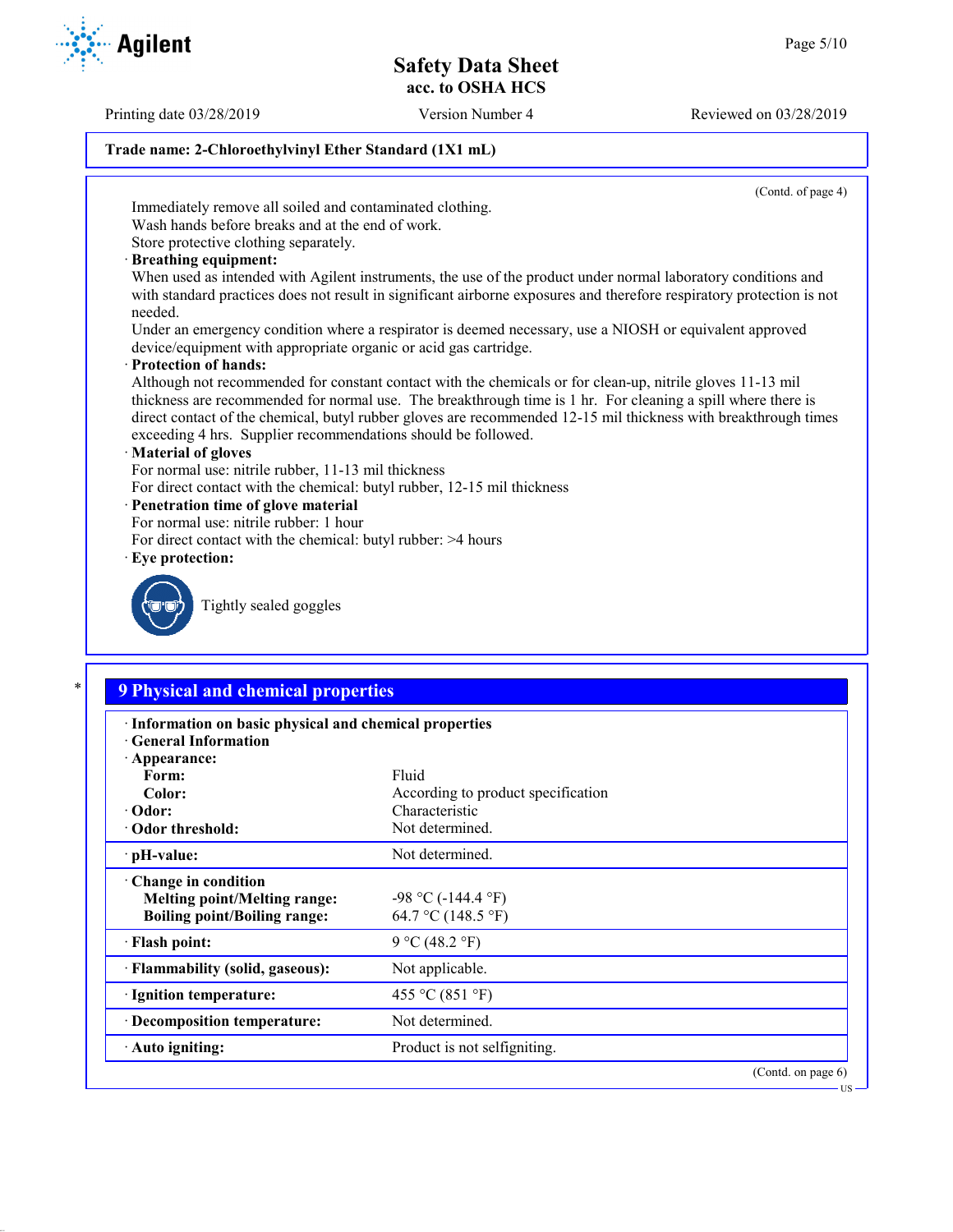

Printing date 03/28/2019 Version Number 4 Reviewed on 03/28/2019

# **Trade name: 2-Chloroethylvinyl Ether Standard (1X1 mL)**

|                                                            | (Contd. of page 5)                                                                            |
|------------------------------------------------------------|-----------------------------------------------------------------------------------------------|
| Danger of explosion:                                       | Product is not explosive. However, formation of explosive air/vapor<br>mixtures are possible. |
| <b>Explosion limits:</b>                                   |                                                                                               |
| Lower:                                                     | 5.5 Vol %                                                                                     |
| Upper:                                                     | 44 Vol $\%$                                                                                   |
| $\cdot$ Vapor pressure at 20 °C (68 °F):                   | 100 hPa (75 mm Hg)                                                                            |
| $\cdot$ Density at 20 °C (68 °F):                          | 0.80063 g/cm <sup>3</sup> (6.68126 lbs/gal)                                                   |
| · Relative density                                         | Not determined.                                                                               |
| · Vapor density                                            | Not determined.                                                                               |
| · Evaporation rate                                         | Not determined.                                                                               |
| · Solubility in / Miscibility with                         |                                                                                               |
| Water:                                                     | Not miscible or difficult to mix.                                                             |
| · Partition coefficient (n-octanol/water): Not determined. |                                                                                               |
| · Viscosity:                                               |                                                                                               |
| Dynamic:                                                   | Not determined.                                                                               |
| Kinematic:                                                 | Not determined.                                                                               |
| · Solvent content:                                         |                                                                                               |
| Organic solvents:                                          | 99.7 %                                                                                        |
| <b>VOC</b> content:                                        | 99.75 %                                                                                       |
|                                                            | 798.6 g/l / 6.66 lb/gal                                                                       |
| <b>Solids content:</b>                                     | $0.0\%$                                                                                       |
| $\cdot$ Other information                                  | No further relevant information available.                                                    |

## **10 Stability and reactivity**

· **Reactivity** No further relevant information available.

- · **Chemical stability**
- · **Thermal decomposition / conditions to be avoided:** No decomposition if used according to specifications.
- · **Possibility of hazardous reactions** No dangerous reactions known.
- · **Conditions to avoid** No further relevant information available.
- · **Incompatible materials:** No further relevant information available.
- · **Hazardous decomposition products:** No dangerous decomposition products known.

# **11 Toxicological information**

- · **Information on toxicological effects**
- · **Acute toxicity:**

· **LD/LC50 values that are relevant for classification:**

**ATE (Acute Toxicity Estimate)**

Oral LD50 83,070 mg/kg (rat)

Inhalative  $LC50/4 h 3.01 mg/L$ 

(Contd. on page 7)

US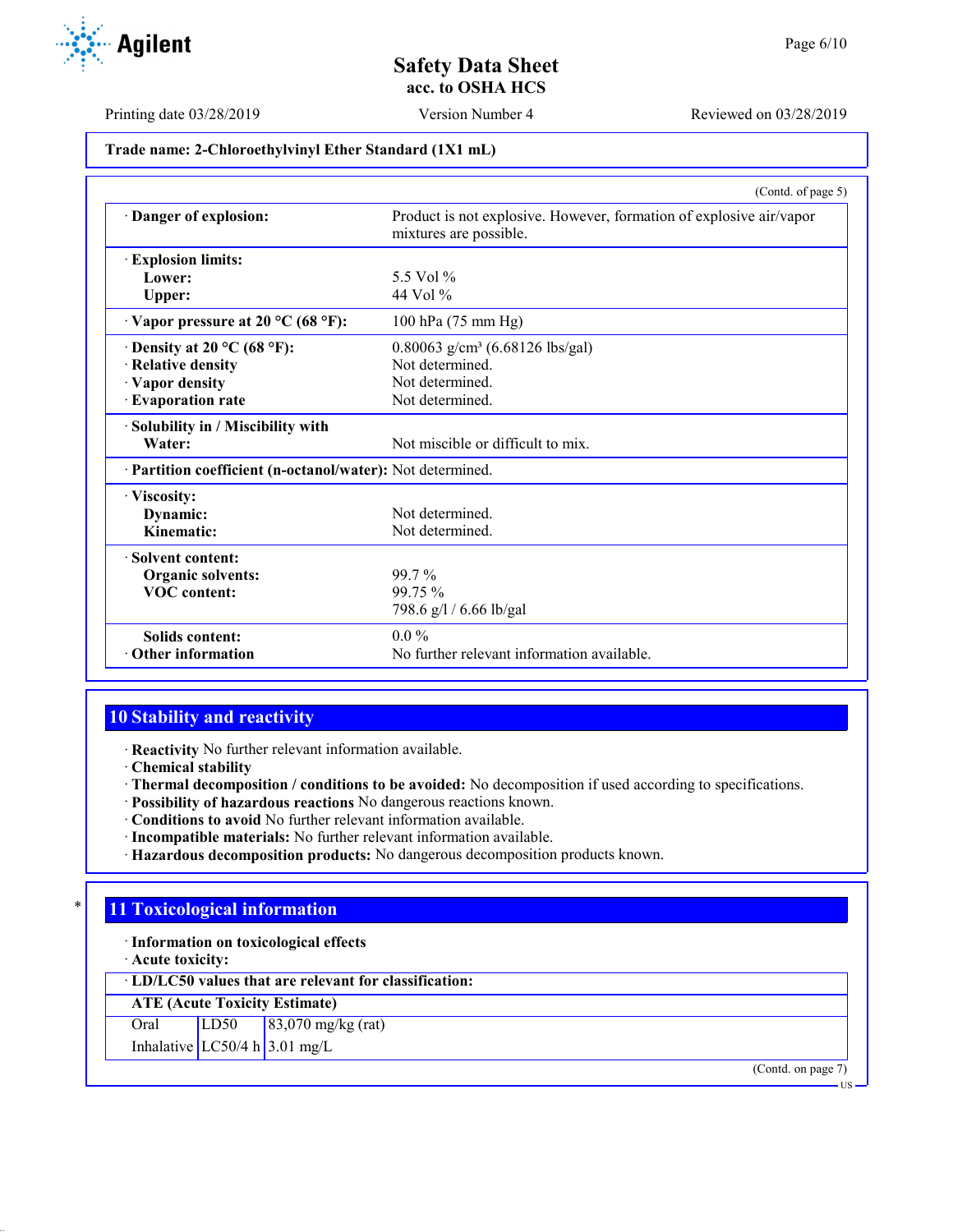Printing date 03/28/2019 Version Number 4 Reviewed on 03/28/2019

## **Trade name: 2-Chloroethylvinyl Ether Standard (1X1 mL)**

|                  |      | (Contd. of page $6$ )       |
|------------------|------|-----------------------------|
| 67-56-1 methanol |      |                             |
| Oral             | LD50 | $5,628 \text{ mg/kg}$ (rat) |
| Dermal           | LD50 | $15,800$ mg/kg (rabbit)     |

· **Primary irritant effect:**

· **on the skin:** No irritant effect.

· **on the eye:** No irritating effect.

· **Sensitization:** No sensitizing effects known.

### · **Additional toxicological information:**

The product shows the following dangers according to internally approved calculation methods for preparations: Toxic

### · **Carcinogenic categories**

· **IARC (International Agency for Research on Cancer)**

None of the ingredients is listed.

· **NTP (National Toxicology Program)**

None of the ingredients is listed.

· **OSHA-Ca (Occupational Safety & Health Administration)**

None of the ingredients is listed.

## **12 Ecological information**

· **Toxicity**

· **Aquatic toxicity:** No further relevant information available.

· **Persistence and degradability** No further relevant information available.

· **Behavior in environmental systems:**

- · **Bioaccumulative potential** No further relevant information available.
- · **Mobility in soil** No further relevant information available.
- · **Additional ecological information:**

· **General notes:**

Water hazard class 2 (Self-assessment): hazardous for water

Do not allow product to reach ground water, water course or sewage system.

Danger to drinking water if even small quantities leak into the ground.

- · **Results of PBT and vPvB assessment**
- · **PBT:** Not applicable.
- · **vPvB:** Not applicable.
- · **Other adverse effects** No further relevant information available.

# **13 Disposal considerations**

- · **Waste treatment methods**
- · **Recommendation:**

Must not be disposed of together with household garbage. Do not allow product to reach sewage system.

- · **Uncleaned packagings:**
- · **Recommendation:** Disposal must be made according to official regulations.

(Contd. on page 8)

US

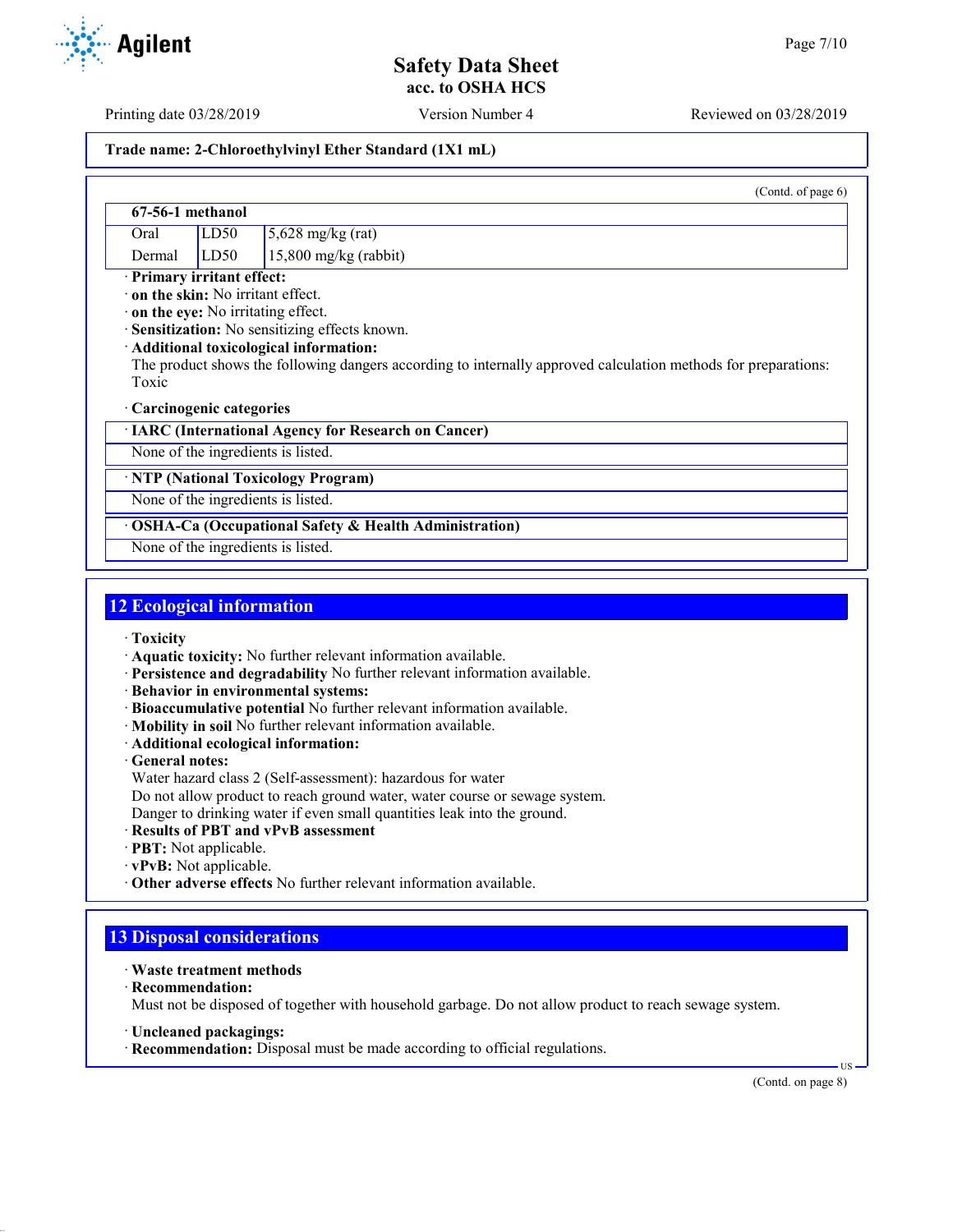Printing date 03/28/2019 Version Number 4 Reviewed on 03/28/2019

**Trade name: 2-Chloroethylvinyl Ether Standard (1X1 mL)**

(Contd. of page 7)

US

|                                                                            | $\overline{a}$                  |
|----------------------------------------------------------------------------|---------------------------------|
| · UN-Number<br>· DOT, IMDG, IATA                                           | <b>UN1230</b>                   |
| · UN proper shipping name                                                  |                                 |
| $\cdot$ DOT                                                                | Methanol solution               |
| · IMDG, IATA                                                               | METHANOL solution               |
| · Transport hazard class(es)                                               |                                 |
| $\cdot$ DOT                                                                |                                 |
|                                                                            |                                 |
| · Class                                                                    | 3 Flammable liquids             |
| · Label                                                                    | 3, 6.1                          |
| $\cdot$ IMDG                                                               |                                 |
|                                                                            |                                 |
| · Class<br>· Label                                                         | 3 Flammable liquids<br>3/6.1    |
| $\cdot$ IATA                                                               | ______________________________  |
| بمحيكة<br>· Class<br>· Label                                               | 3 Flammable liquids<br>3(6.1)   |
| · Packing group                                                            |                                 |
| · DOT, IMDG, IATA                                                          | $\mathbf{H}$                    |
| · Environmental hazards:                                                   | Not applicable.                 |
| Special precautions for user                                               | Warning: Flammable liquids      |
| · Danger code (Kemler):                                                    | 336                             |
| · EMS Number:                                                              | $F-E,S-D$                       |
| · Stowage Category                                                         | B                               |
| · Stowage Code                                                             | SW2 Clear of living quarters.   |
| Transport in bulk according to Annex II of<br>MARPOL73/78 and the IBC Code | Not applicable.                 |
| · Transport/Additional information:                                        |                                 |
| $\cdot$ DOT                                                                |                                 |
| · Quantity limitations                                                     | On passenger aircraft/rail: 1 L |

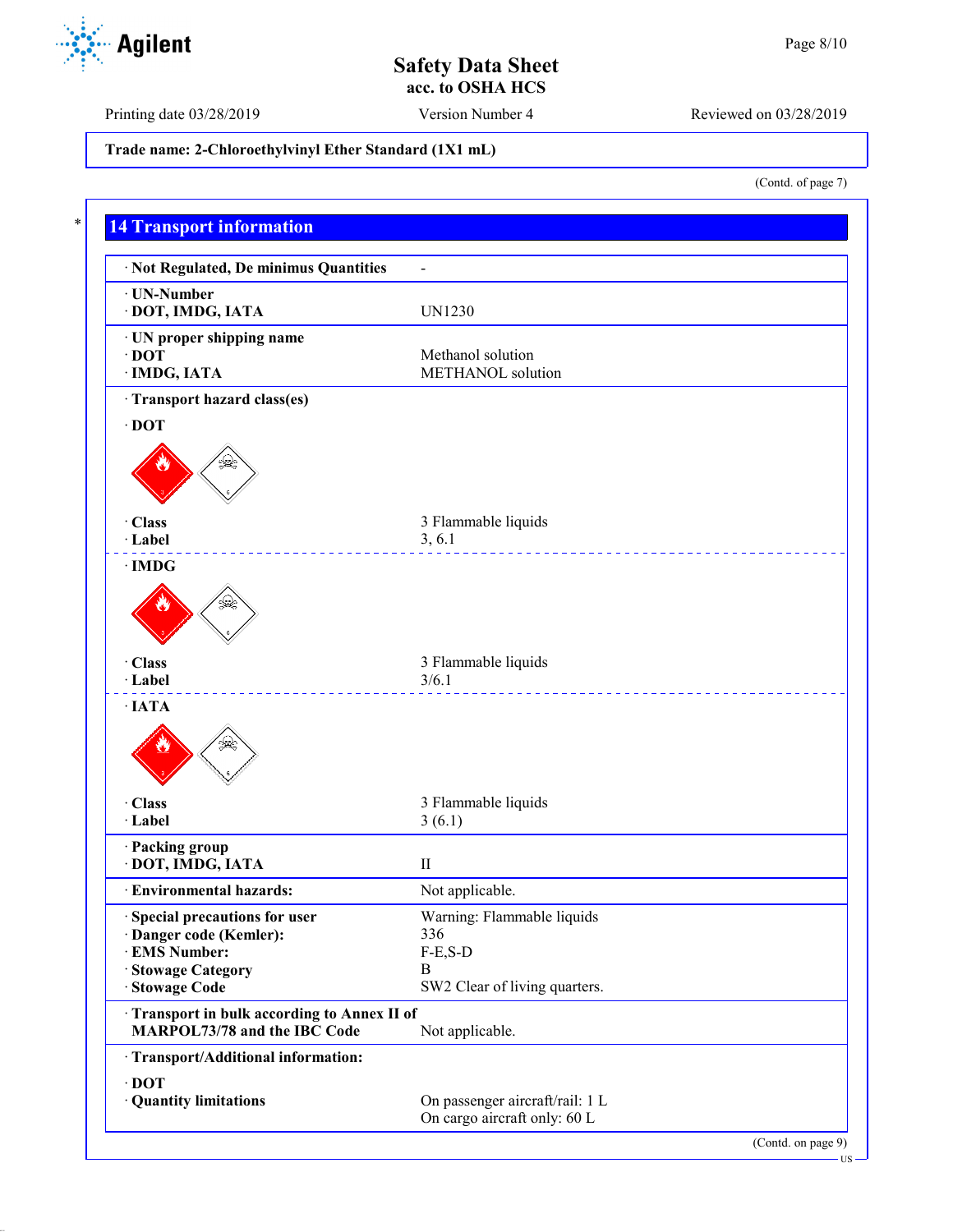**acc. to OSHA HCS**

Printing date 03/28/2019 Version Number 4 Reviewed on 03/28/2019

**Trade name: 2-Chloroethylvinyl Ether Standard (1X1 mL)**

(Contd. of page 8)

| $\cdot$ IMDG $\cdot$<br>$\cdot$ Limited quantities (LQ)<br>$\cdot$ Excepted quantities (EQ) | ιL<br>Code: E2<br>Maximum net quantity per inner packaging: 30 ml<br>Maximum net quantity per outer packaging: 500 ml |  |
|---------------------------------------------------------------------------------------------|-----------------------------------------------------------------------------------------------------------------------|--|
| UN "Model Regulation":                                                                      | UN 1230 METHANOL SOLUTION, 3 (6.1), II                                                                                |  |

# **15 Regulatory information**

· **Safety, health and environmental regulations/legislation specific for the substance or mixture** · **Sara**

· **Section 355 (extremely hazardous substances):**

None of the ingredients is listed.

· **Section 313 (Specific toxic chemical listings):**

67-56-1 methanol

· **TSCA (Toxic Substances Control Act):**

All ingredients are listed.

· **Proposition 65**

· **Chemicals known to cause cancer:**

None of the ingredients is listed.

· **Chemicals known to cause reproductive toxicity for females:**

None of the ingredients is listed.

· **Chemicals known to cause reproductive toxicity for males:**

None of the ingredients is listed.

· **Chemicals known to cause developmental toxicity:**

67-56-1 methanol

· **Carcinogenic categories**

· **EPA (Environmental Protection Agency)**

None of the ingredients is listed.

· **TLV (Threshold Limit Value established by ACGIH)**

None of the ingredients is listed.

· **NIOSH-Ca (National Institute for Occupational Safety and Health)**

None of the ingredients is listed.

· **Chemical safety assessment:** A Chemical Safety Assessment has not been carried out.

## **16 Other information**

The information contained in this document is based on Agilent's state of knowledge at the time of preparation. No warranty as to its accurateness, completeness or suitability for a particular purpose is expressed or implied.

· **Department issuing SDS:** Document Control / Regulatory

- · **Contact:** regulatory@ultrasci.com
- · **Date of preparation / last revision** 03/28/2019 / 3

(Contd. on page 10)



US